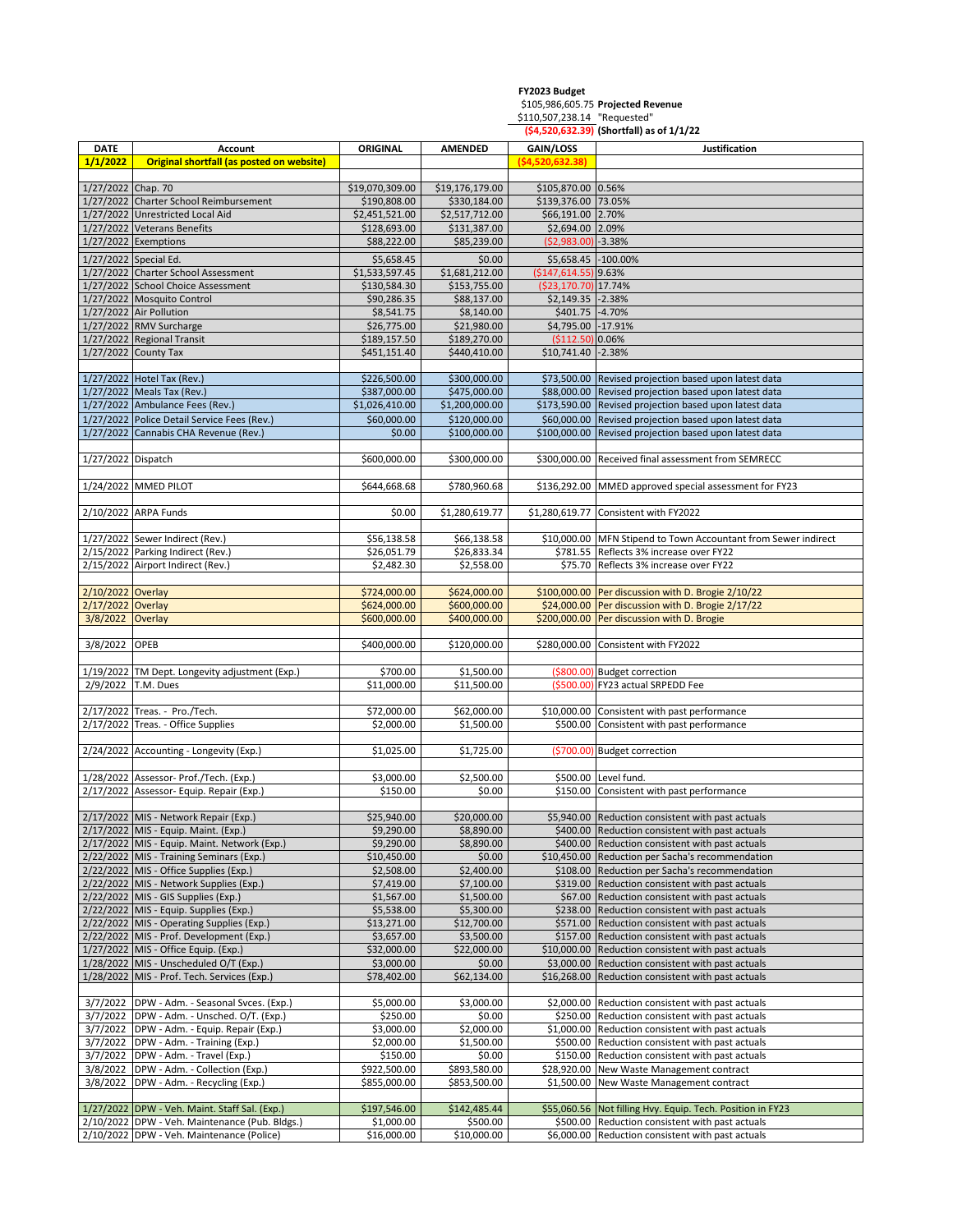| <b>DATE</b> | <b>Account</b>                                                                                 | <b>ORIGINAL</b>            | <b>AMENDED</b>             | GAIN/LOSS   | Justification                                                                  |
|-------------|------------------------------------------------------------------------------------------------|----------------------------|----------------------------|-------------|--------------------------------------------------------------------------------|
|             | 2/10/2022 DPW - Veh. Maintenance (Fire)                                                        | 520,000.00                 | \$15.000.00                |             | \$5,000.00 Reduction consistent with past actuals                              |
|             | 2/10/2022 DPW - Veh. Maintenance (Amb.)                                                        | \$10,000.00                | \$5,000.00                 |             | \$5,000.00 Reduction consistent with past actuals                              |
| 2/10/2022   | DPW - Veh. Maintenance (Seminars)                                                              | \$10,000.00                | \$5,000.00                 |             | \$5,000.00 Reduction consistent with past actuals                              |
|             | 2/10/2022 DPW - Veh. Maintenance (Tools)                                                       | \$10,000.00                | \$8,000.00                 |             | \$2,000.00 Reduction consistent with past actuals                              |
|             | 2/14/2022 DPW - Hwy. - Staff Sal.                                                              | \$561,572.00               | \$495,152.72               |             | \$66,419.28 Not filling Traffic Tech. position in '23.                         |
| 3/7/2022    | DPW - Hwy - Heat                                                                               | \$23,000.00                | \$21,000.00                |             | \$2,000.00 Reduction consistent with past actuals                              |
|             | 3/7/2022 DPW - Hwy -Training                                                                   | \$3,000.00                 | \$1,500.00                 |             | \$1,500.00 Reduction consistent with past actuals                              |
| 3/7/2022    | DPW - Hwy -Constr. Mtls.                                                                       | \$65,000.00                | \$60,000.00                |             | \$5,000.00 Reduction consistent with past actuals                              |
|             |                                                                                                |                            |                            |             |                                                                                |
|             | 1/27/2022 DPW - Public Bldgs - Supplies (Exp.)                                                 | \$70,000.00                | \$60,000.00                |             | \$10,000.00 Reduction consistent with past actuals                             |
|             | 1/27/2022 DPW - Public Bldgs. Improvements (Exp.)                                              | \$53,000.00                | \$0.00                     |             | \$53,000.00 Cut capital requests                                               |
|             | 1/28/2022 DPW-Pub. Bldgs. - Clerical (Exp.)                                                    | \$21,840.00                | \$0.00                     |             | \$21,840.00 Reduction of requested Part-Time position                          |
|             | 1/28/2022 DPW-Pub. Bldgs. - Seasonal (Exp.)                                                    | \$1,000.00                 | \$0.00                     |             | \$1,000.00 Reduction consistent with past actuals                              |
|             | 2/10/2022 Police - Mngt. Salaries                                                              | \$748,422.09               | \$613,590.54               |             | \$134,831.55 Per agreed upon reductions                                        |
|             | 2/10/2022 Police - Supervisory Salaries                                                        | \$703,206.53               | \$719,563.99               |             | $(§16,357.46)$ Per agreed upon reductions                                      |
|             | 2/10/2022 Police - Service Salaries                                                            | \$2,289,266.58             | \$2,184,110.53             |             | \$105,156.05 Per agreed upon reductions                                        |
|             | 2/10/2022 Police - Cleaning Allowance                                                          | \$34,700.00                | \$33,000.00                |             | \$1,700.00 Per agreed upon reductions                                          |
|             | 2/10/2022 Police - Physical Fitness                                                            | \$30,000.00                | \$28,500.00                |             | \$1,500.00 Per agreed upon reductions                                          |
|             | 2/10/2022 Police - Protective Gear                                                             | \$68,650.00                | \$66,650.00                |             | \$2,000.00 Per agreed upon reductions                                          |
|             | 2/23/2022 Police - Clerk                                                                       | \$431,104.57               | \$411,136.57               |             | \$19,968.00 Per agreed upon reductions                                         |
|             | 2/23/2022 Police - O/T                                                                         | \$40,866.96                | \$41,010.10                |             | (\$143.14) Per agreed upon reductions                                          |
|             | 2/23/2022 Police - O/T - Prisoner Transport                                                    | \$7,194.73                 | \$7,222.02                 |             | (\$27.29) Per agreed upon reductions                                           |
|             | 2/23/2022 Police - O/T - Invest.                                                               | \$97,551.97                | \$97,921.94                |             | (\$369.97) Per agreed upon reductions                                          |
|             | 2/23/2022 Police - O/T - Adm.<br>2/23/2022 Police - O/T - Sick                                 | \$26,846.01<br>\$32,215.22 | \$26,947.83<br>\$32,337.39 |             | (\$101.82) Per agreed upon reductions<br>(\$122.17) Per agreed upon reductions |
| 2/23/2022   | Police - O/T - School Resource                                                                 | \$40,581.25                | \$40,657.73                |             | (\$76.48) Per agreed upon reductions                                           |
|             | 2/23/2022 Police - O/T - High Risk                                                             | \$60,473.33                | \$60,702.68                |             | (\$229.35) Per agreed upon reductions                                          |
|             | 2/23/2022 Police - O/T - POP                                                                   | \$30,416.53                | \$30,531.89                |             | (\$115.36) Per agreed upon reductions                                          |
|             | 2/23/2022 Police - O/T - Training                                                              | \$130,496.33               | \$130,991.24               |             | (\$494.91) Per agreed upon reductions                                          |
|             | 2/23/2022 Police - O/T - Sick Coverage                                                         | \$209,858.29               | \$210,593.34               |             | (\$735.05) Per agreed upon reductions                                          |
|             | 2/23/2022 Police - O/T - Court                                                                 | \$45,035.80                | \$45,206.60                |             | (\$170.80) Per agreed upon reductions                                          |
|             | 2/23/2022 Police - O/T - Community Service                                                     | \$28,993.70                | \$29,103.66                |             | (\$109.96) Per agreed upon reductions                                          |
|             | 2/23/2022 Police - O/T - In-House Training                                                     | \$63,484.60                | \$52,500.00                |             | \$10,984.60 Per agreed upon reductions                                         |
|             | 2/23/2022 Police - O/T - desk Coverage                                                         | \$58,223.36                | \$50,193.96                |             | \$8,029.40 Per agreed upon reductions                                          |
|             | 2/23/2022 Police - Tuition Reimbursements                                                      | \$133,000.00               | \$98,000.00                |             | \$35,000.00 Per agreed upon reductions                                         |
|             | 2/23/2022 Police - Stipends<br>2/23/2022 Police - Physical Fitness                             | \$22,200.00<br>\$28,500.00 | \$24,100.00<br>\$28,000.00 |             | (\$1,900.00) Per agreed upon reductions<br>\$500.00 Per agreed upon reductions |
|             | 2/23/2022 Police - Telephone                                                                   | \$45,138.00                | \$37,960.08                |             | \$7,177.92 Per agreed upon reductions                                          |
|             | 2/23/2022 Police - Emergency Telephone                                                         | \$1,500.00                 | \$1,380.00                 |             | \$120.00 Per agreed upon reductions                                            |
|             | 2/23/2022 Police - Electricity                                                                 | \$10,000.00                | \$9,000.00                 |             | \$1,000.00 Reduction consistent with past actuals                              |
|             | 2/23/2022 Police - Heat - Public Safety Bldg.                                                  | \$30,000.00                | \$25,000.00                |             | \$5,000.00 Reduction consistent with past actuals                              |
|             | 2/23/2022 Police - Repairs & Maintenance of Equip.                                             | \$10,000.00                | \$6,000.00                 |             | \$4,000.00 Reduction consistent with past actuals                              |
|             | 2/23/2022 Police - Animal Control Exp.                                                         | \$17,950.00                | \$15,950.00                |             | \$2,000.00 Reduction consistent with past actuals                              |
|             | 2/23/2022 Police - Motor Fuel                                                                  | \$5,000.00                 | \$2,500.00                 |             | \$2,500.00 Reduction consistent with past actuals                              |
|             | 2/23/2022 Police - Prisoner Lock-Up Program                                                    | \$10,000.00                | \$5,000.00                 |             | \$5,000.00 Reduction consistent with past actuals                              |
|             | 2/23/2022 Police - Out-Of-State Travel                                                         | \$13,500.00                | \$8,500.00                 | \$5,000.00  | Reduction consistent with past actuals                                         |
|             | 2/23/2022 Fire - Office Equip.                                                                 | \$4,880.00                 | \$2,880.00                 |             | \$2,000.00 Reduction consistent with past actuals                              |
|             | 2/23/2022 Fire - Non-vehicle Equip.                                                            | \$32,950.00                | \$27,950.00                |             | \$5,000.00 Reduction consistent with past actuals                              |
|             |                                                                                                |                            |                            |             |                                                                                |
|             | 2/23/2022 EMS - Unsched. O/T                                                                   | \$13,200.00                | \$10,200.00                | \$3,000.00  | Reduction consistent with past actuals                                         |
|             | 2/23/2022 EMS - Unsched. O/T Training                                                          | \$38,632.00                | \$18,632.00                |             | \$20,000.00 Reduction consistent with past actuals                             |
|             | 2/23/2022 EMS - Community Health Salaries                                                      | \$23,500.00                | \$15,000.00                |             | \$8,500.00 Reduction consistent with past actuals                              |
|             |                                                                                                |                            |                            |             |                                                                                |
|             | 2/23/2022 Emergency Mngt. - Repair & Maint. Equip.                                             | \$14,500.00                | \$12,500.00                |             | \$2,000.00 Reduction consistent with past actuals                              |
|             | 2/23/2022 Emergency Mngt. - Printing                                                           | \$1,000.00                 | \$500.00                   |             | \$500.00 Reduction consistent with past actuals                                |
|             | 2/23/2022 Emergency Mngt. - Advertising                                                        | \$100.00                   | \$0.00                     |             | \$100.00 Reduction consistent with past actuals                                |
|             | 2/23/2022 Emergency Mngt. - Veh. Supplies                                                      | \$3,750.00                 | \$2,000.00                 |             | \$1,750.00 Reduction consistent with past actuals                              |
|             |                                                                                                |                            |                            |             |                                                                                |
|             | 3/15/2022 Education - Town Exp. For Ed. - Tech Support                                         | \$62,924.80                | \$60,550.28                |             | \$2,374.52 Reduced original assumption of 6% increase to 2%.                   |
|             | Education - Southeastern Regional                                                              |                            |                            |             |                                                                                |
| 3/14/2022   | Assessment                                                                                     | \$1,504,783.42             | \$1,358,446.00             |             | \$146,337.42 Reflects actual assessment.                                       |
|             |                                                                                                |                            |                            |             |                                                                                |
|             | 1/27/2022 Sr. Citizens - Temp. Support (Exp.)                                                  | \$52,506.10                | \$42,506.10                | \$10,000.00 | Reduction consistent with past actuals                                         |
|             |                                                                                                |                            |                            |             |                                                                                |
|             | 1/27/2022 Clerk - Prof./Tech. (Exp.)                                                           | \$6,000.00                 | \$3,000.00                 |             | \$3,000.00 Reduction consistent with past actuals                              |
|             |                                                                                                |                            |                            |             |                                                                                |
|             | 1/28/2022 Fire - Unused Sick Leave Buyback (Exp.)                                              | \$32,000.00                | \$0.00                     |             | \$32,000.00 Will be paid from Comp. Absences Fund.                             |
|             | 1/28/2022 Accounting - Sick Leave Incentive (Exp.)                                             | \$1,334.00                 | \$0.00                     |             | \$1,334.00 Will be paid from Comp. Absences Fund.                              |
|             | 1/28/2022 Clerk - Sick Leave Incentive (Exp.)                                                  | \$3,860.55                 | \$0.00                     |             | \$3,860.55 Will be paid from Comp. Absences Fund.                              |
|             | 1/28/2022 Planning - Sick Leave Incentive (Exp.)<br>DPW - Public Bldgs. - Sick Leave Incentive | \$2,954.64                 | \$0.00                     |             | \$2,954.64 Will be paid from Comp. Absences Fund.                              |
| 1/28/2022   | (Exp.)                                                                                         | \$5,514.00                 | \$0.00                     |             | \$5,514.00 Will be paid from Comp. Absences Fund.                              |
|             | 1/28/2022 Police - Sick Leave Incentive (Exp.)                                                 | \$45,556.86                | \$0.00                     |             | \$45,556.86 Will be paid from Comp. Absences Fund.                             |
|             | 1/28/2022 Fire - Sick Leave Incentive (Exp.)                                                   | \$45,000.00                | \$0.00                     |             | \$45,000.00 Will be paid from Comp. Absences Fund.                             |
|             |                                                                                                |                            |                            |             |                                                                                |